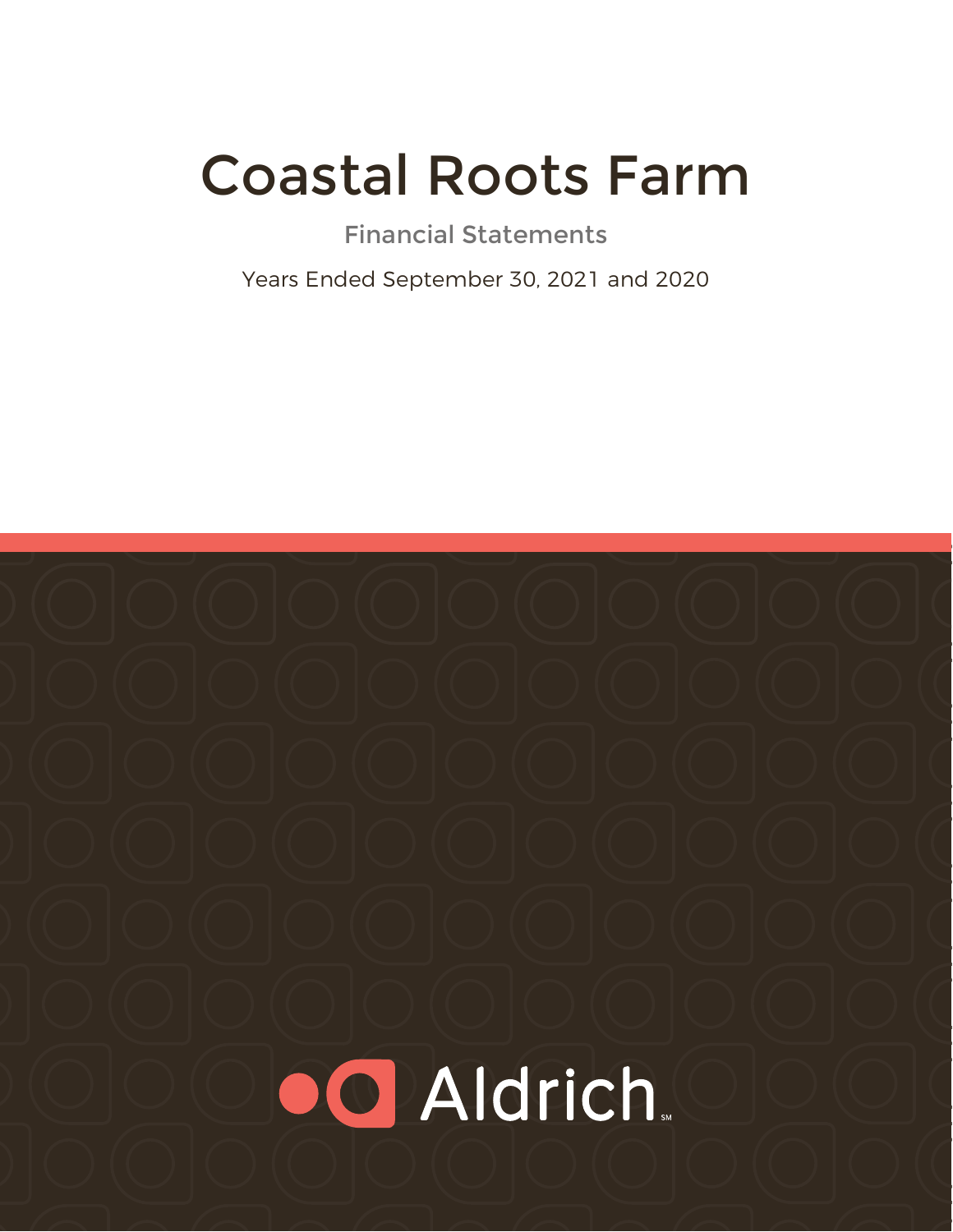# Table of Contents

| Independent Auditors' Report             |   |
|------------------------------------------|---|
| <b>Financial Statements:</b>             |   |
| <b>Statements of Financial Position</b>  | 2 |
| <b>Statements of Activities</b>          | 3 |
| <b>Statements of Functional Expenses</b> | 5 |
| <b>Statements of Cash Flows</b>          |   |
| Notes to Financial Statements            | 8 |

Page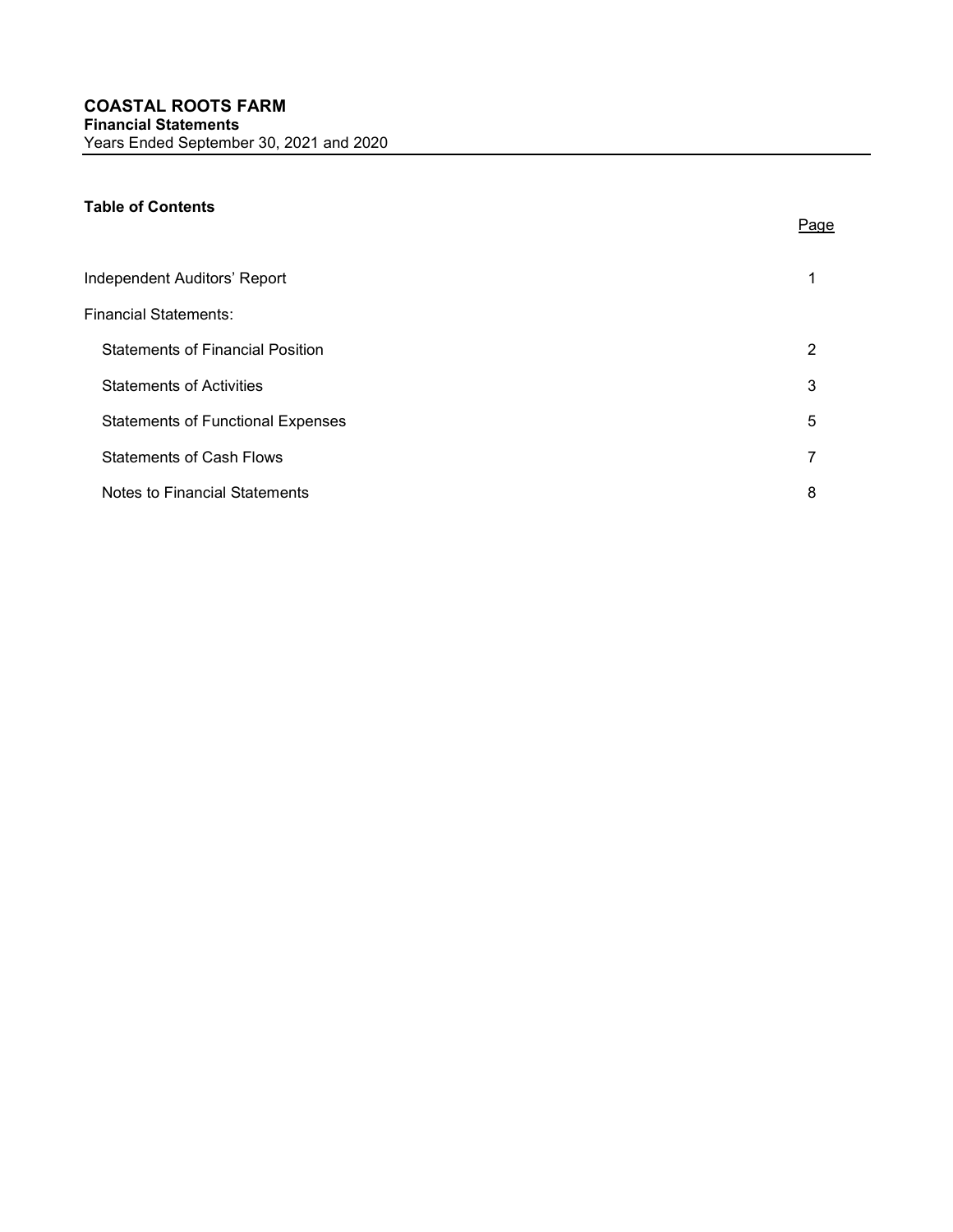

Aldrich CPAs + Advisors LLP 7676 Hazard Drive, #1300 San Diego, California 92108

# INDEPENDENT AUDITORS' REPORT

To the Board of Directors Coastal Roots Farm

#### Report on the Financial Statements

We have audited the accompanying financial statements of Costal Roots Farm (a nonprofit organization), which are comprised of the statement of financial position as of September 30, 2021 and 2020, and the related statement of activities, functional expenses, and cash flows for the years then ended, and the related notes to financial statements.

## Management's Responsibility for the Financial Statements

Management is responsible for the preparation and fair presentation of the financial statements in accordance with accounting principles generally accepted in the United States of America; this includes the design, implementation, and maintenance of internal control relevant to the preparation and fair presentation of financial statements that are free from material misstatement, whether due to fraud or error.

## Auditors' Responsibility

Our responsibility is to express an opinion on the financial statements based on our audits. We conducted our audits in accordance with auditing standards generally accepted in the United States of America. Those standards require that we plan and perform the audit to obtain reasonable assurance about whether the financial statements are free from material misstatement.

An audit involves performing procedures to obtain audit evidence about the amounts and disclosures in the financial statements. The procedures selected depend on the auditor's judgment, including the assessment of the risks of material misstatement of the financial statements, whether due to fraud or error. In making those risk assessments, the auditor considers internal control relevant to the entity's preparation and fair presentation of the financial statements in order to design audit procedures that are appropriate in the circumstances, but not for the purpose of expressing an opinion on the effectiveness of the entity's internal control. Accordingly, we express no such opinion. An audit also includes evaluating the appropriateness of accounting policies used and the reasonableness of significant accounting estimates made by management, as well as evaluating the overall presentation of the financial statements.

We believe the audit evidence we have obtained is sufficient and appropriate to provide a basis for our audit opinion.

## Opinion

In our opinion, the financial statements referred to above present fairly, in all material respects, the financial position of Coastal Roots Farm as of September 30, 2021 and 2020, and the changes in their net assets and their cash flows for the years then ended in accordance with accounting principles generally accepted in the United States of America.

# Aldrich CPAs + Adrigons LLP

San Diego, California March 16, 2022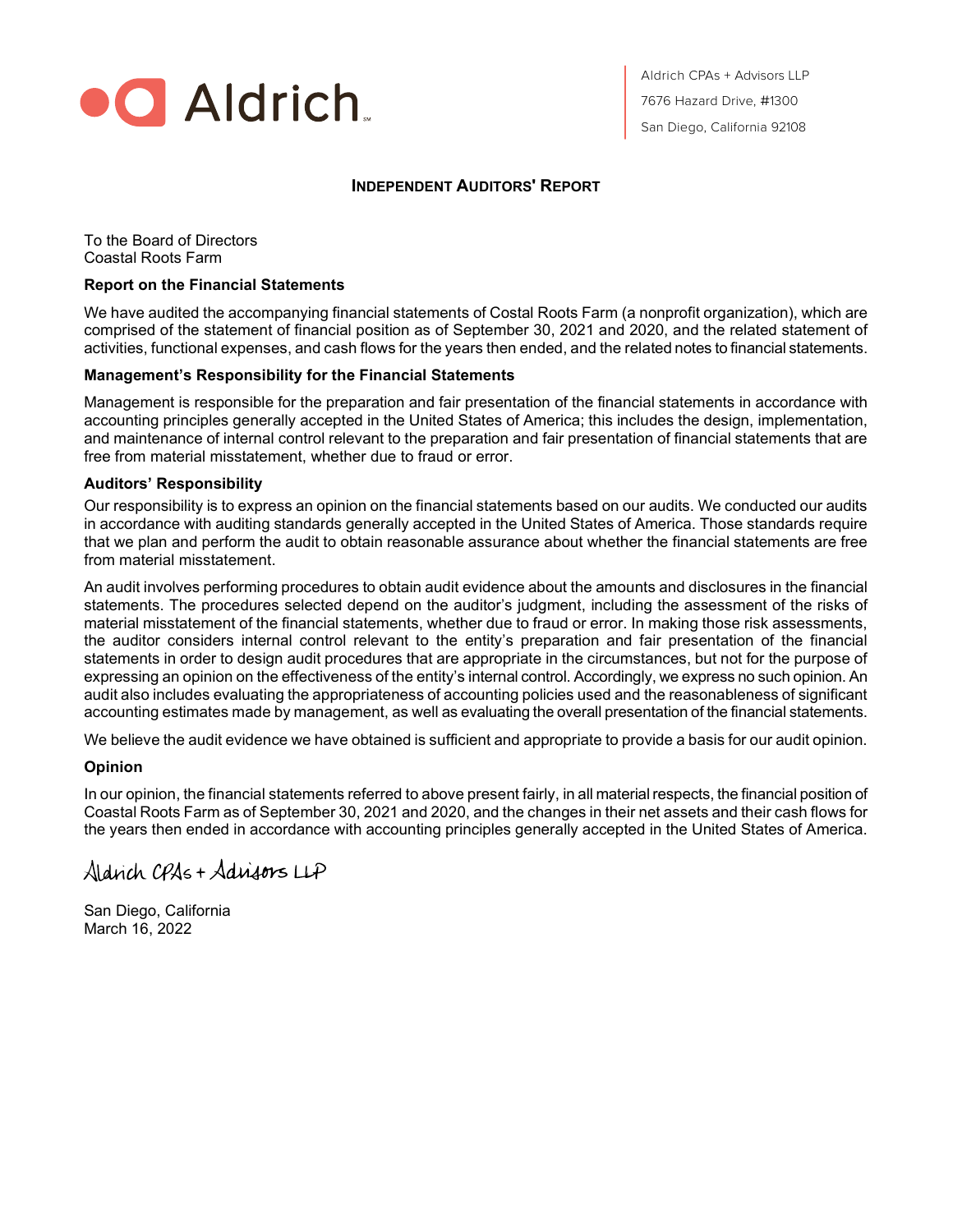# COASTAL ROOTS FARM Statements of Financial Position

| <b>COASTAL ROOTS FARM</b><br><b>Statements of Financial Position</b> |                    |                 |
|----------------------------------------------------------------------|--------------------|-----------------|
| September 30, 2021 and 2020                                          |                    |                 |
|                                                                      |                    |                 |
| <b>ASSETS</b>                                                        | 2021               | 2020            |
| <b>Current Assets:</b>                                               |                    |                 |
| Cash                                                                 | \$<br>731,143 \$   | 327,638         |
| Accounts receivable                                                  | 1,371              | 2,567           |
| Current portion of promises to give<br>Prepaid expenses              | 53,554<br>7,618    | 49,771<br>8,600 |
|                                                                      |                    |                 |
| <b>Total Current Assets</b>                                          | 793,686            | 388,576         |
| Promises to Give, net of current portion                             |                    | 25,000          |
| Property and Equipment, net of accumulated depreciation              | 205,326            | 155,450         |
| <b>Total Assets</b>                                                  | \$<br>999,012 \$   | 569,026         |
| <b>LIABILITIES AND NET ASSETS</b>                                    |                    |                 |
| <b>Current Liabilities:</b>                                          |                    |                 |
| Accounts payable                                                     | \$<br>24,683 \$    | 21,929          |
| Accrued expenses                                                     | 129,087            | 75,466          |
| Current portion note payable                                         | 24,625             | 102,448         |
| <b>Total Current Liabilities</b>                                     | 178,395            | 199,843         |
| Note Payable, net of current portion                                 | 224,565            | 104,879         |
| <b>Total Liabilities</b>                                             | 402,960            | 304,722         |
| Net Assets:                                                          |                    |                 |
| Without donor restrictions                                           | 296,398            | 53,819          |
| With donor restrictions                                              | 299,654            | 210,485         |
| <b>Total Net Assets</b>                                              | 596,052            | 264,304         |
| <b>Total Liabilities and Net Assets</b>                              | \$<br>$999,012$ \$ | 569,026         |
|                                                                      |                    |                 |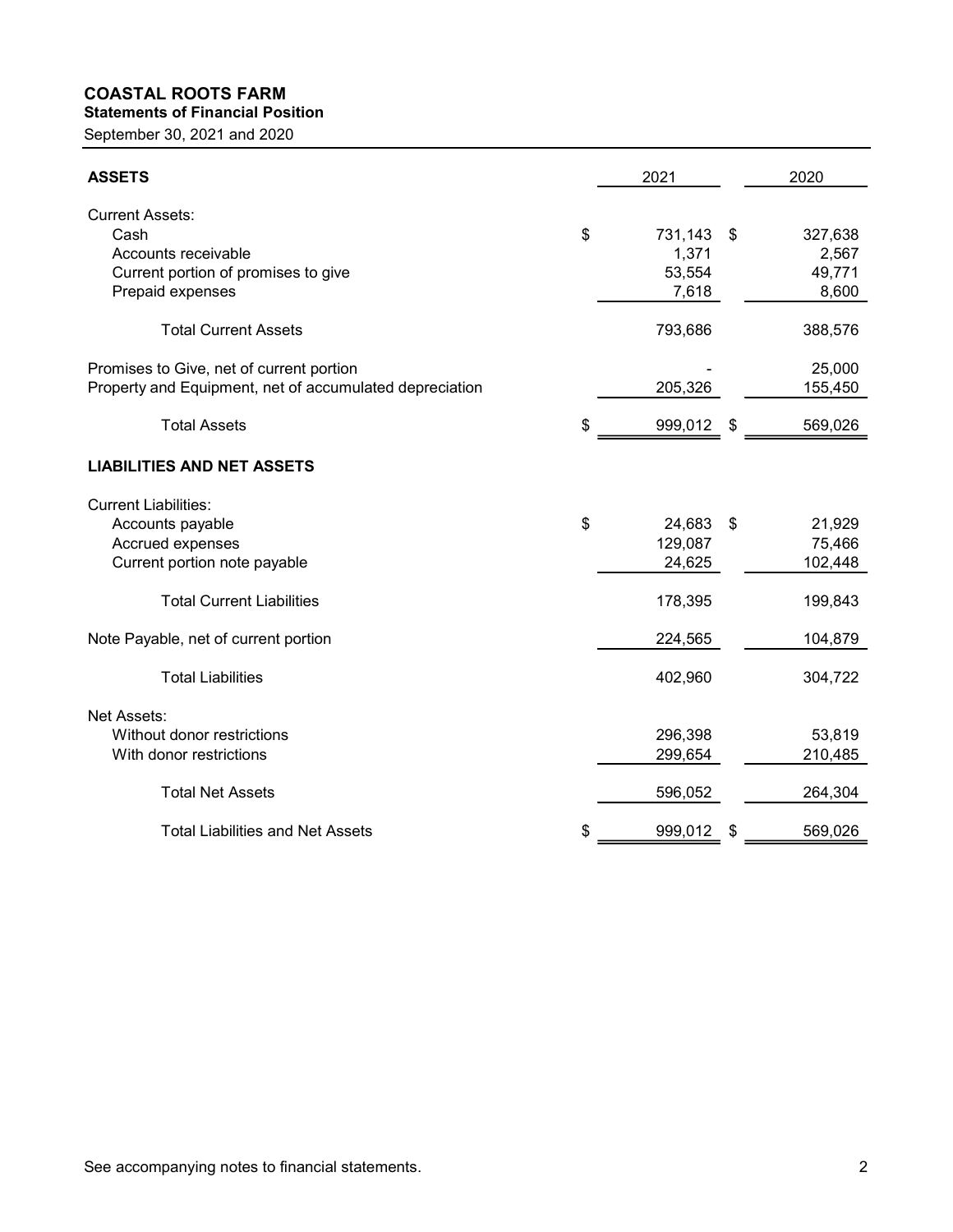#### COASTAL ROOTS FARM Statement of Activities

# Year Ended September 30, 2021

Without Donor<br>
Restrictions<br>
Restrictions<br>
1,039,520 \$ 580,736 \$ 1,620,256 Vithout Donor With Donor<br>
Restrictions Restrictions Total<br>
1,039,520 \$ 580,736 \$ 1,620,256<br>
417,553 - 417,553 Revenue and Support: **ASTAL ROOTS FARM**<br> **Contributions**<br>
Finded September 30, 2021<br> **Contributions**<br> **Contributions**<br> **Contributions**<br> **Contributions**<br> **Contributions**<br> **Contributions**<br> **Contributions**<br> **Contributions**<br> **Contributions**<br> **Cont** In-kind contributions 315,942 - 315,942 Paycheck Protection Program Ioan forgiveness 207,327 and 207,327 and 207,327 Loss on disposal (8,039) - (8,039) Net assets released from restrictions and the control of 491,567 (491,567) and the control of the control of the control of 491,567 (491,567) and the control of the control of the control of the control of the control of t Total Revenue and Support 2,463,870 89,169 2,553,039 Expenses: Program services: Production 966,722 - 966,722 Education 679,519 - 679,519 Other programs 101,445 101,445 Total Program Services 1,747,686 1,747,686 1,747,686 1,747,686 Supporting services: Management and general 344,350 344,350 Fundraising 129,255 - 129,255 Total Supporting Services and the control of the 473,605 and 473,605 and 473,605 and 473,605 Total Expenses 2,221,291 - 2,221,291 - 2,221,291 Change in Net Assets 242,579 89,169 331,748 Net Assets, beginning and the set of the set of the set of the set of the set of the set of the set of the set of the set of the set of the set of the set of the set of the set of the set of the set of the set of the set o Net Assets, ending \$ 296,398 \$ 299,654 \$ 596,052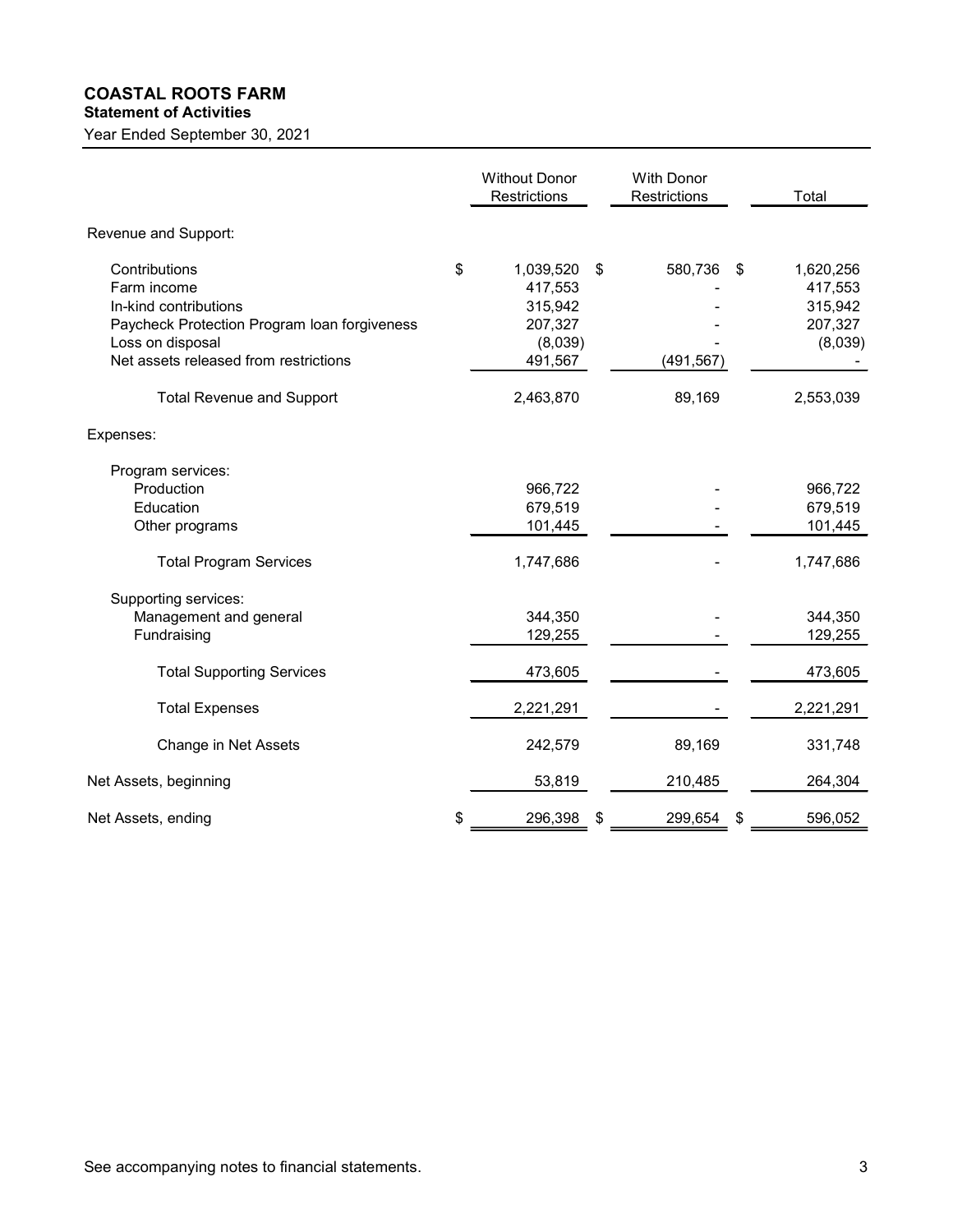# COASTAL ROOTS FARM

# Statement of Activities

| <b>COASTAL ROOTS FARM</b><br><b>Statement of Activities</b><br>Year Ended September 30, 2020 |                                          |                            |                                 |
|----------------------------------------------------------------------------------------------|------------------------------------------|----------------------------|---------------------------------|
|                                                                                              | <b>Without Donor</b><br>Restrictions     | With Donor<br>Restrictions | Total                           |
| Revenue and Support:                                                                         |                                          |                            |                                 |
| Contributions<br>In-kind contributions<br>Farm income                                        | \$<br>1,070,173 \$<br>242,465<br>219,520 | 470,471 \$                 | 1,540,644<br>242,465<br>219,520 |
| Loss on disposal<br>Net assets released from restrictions                                    | (6, 386)<br>300,920                      | (300, 920)                 | (6, 386)                        |
| <b>Total Revenue and Support</b>                                                             | 1,826,692                                | 169,551                    | 1,996,243                       |
| Expenses:                                                                                    |                                          |                            |                                 |
| Program services:<br>Production                                                              | 846,819                                  |                            | 846,819                         |
| Education<br>Other programs                                                                  | 490,857<br>110,421                       |                            | 490,857<br>110,421              |
| <b>Total Program Services</b>                                                                | 1,448,097                                |                            | 1,448,097                       |
| Supporting services:<br>Management and general<br>Fundraising                                | 360,455<br>124,997                       |                            | 360,455<br>124,997              |
| <b>Total Supporting Services</b>                                                             | 485,452                                  |                            | 485,452                         |
| <b>Total Expenses</b>                                                                        | 1,933,549                                |                            | 1,933,549                       |
| Change in Net Assets                                                                         | (106, 857)                               | 169,551                    | 62,694                          |
| Net Assets, beginning                                                                        | 160,676                                  | 40,934                     | 201,610                         |
| Net Assets, ending                                                                           | \$<br>$\frac{53,819}{8}$                 | $210,485$ \$               | 264,304                         |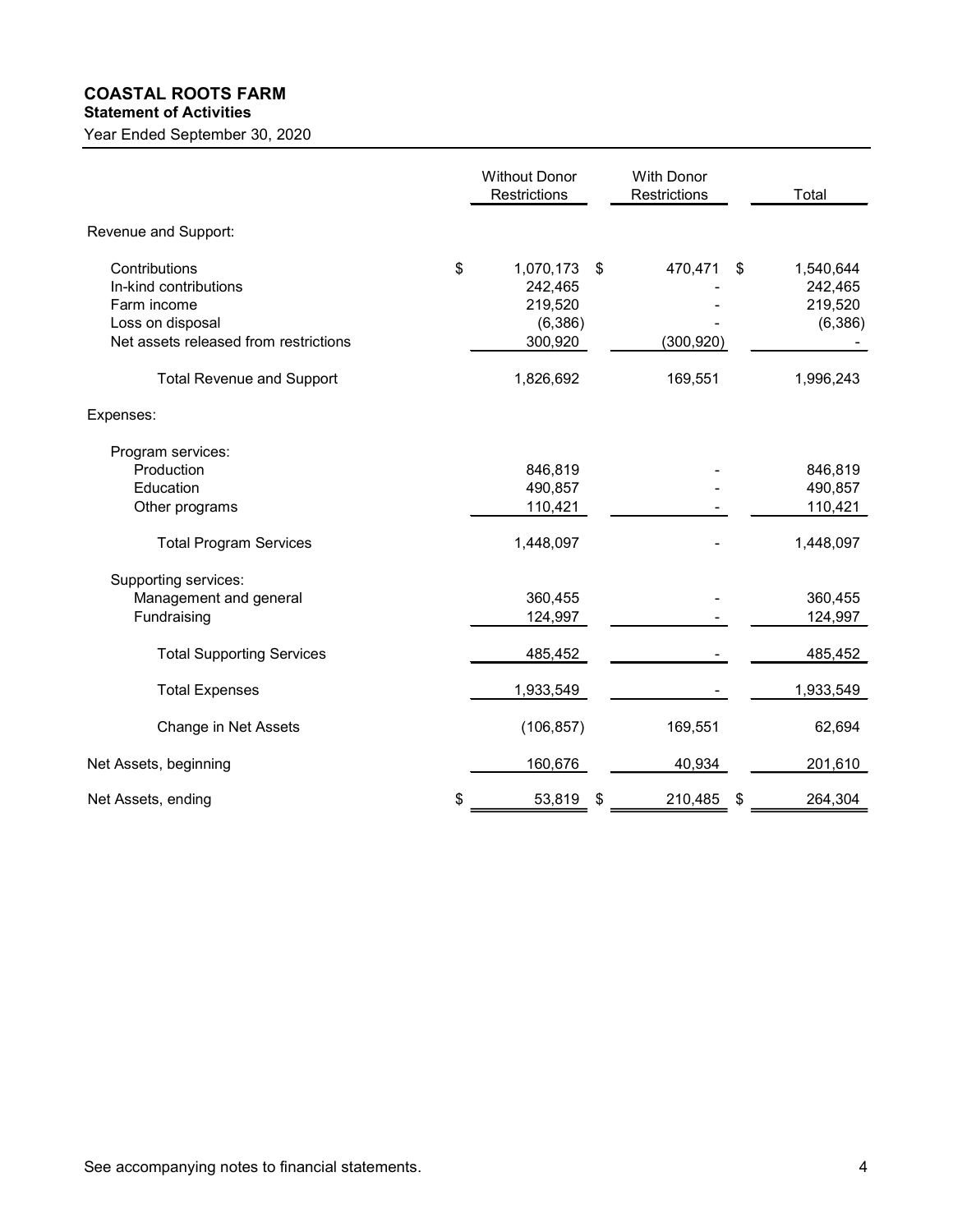# COASTAL ROOTS FARM

# Statement of Functional Expenses

|                              |                    | <b>Program Services</b>  |                          |                           | <b>Supporting Services</b> |           |
|------------------------------|--------------------|--------------------------|--------------------------|---------------------------|----------------------------|-----------|
|                              | Production         | Education                | Other Programs           | Management<br>and General | Fundraising                | Total     |
| Payroll and related expenses | \$<br>692,347 \$   | 455,315 \$               | 81,900 \$                | 232,219 \$                | 107,054 \$                 | 1,568,835 |
| In-kind rent                 | 127,117            | 116,329                  |                          |                           |                            | 243,446   |
| Supplies                     | 44,667             | 54,127                   | 430                      | 283                       | 9                          | 99,516    |
| Consulting                   | 3,773              | 12,458                   |                          | 35,042                    | 12,831                     | 64,104    |
| In-kind gifts                |                    | $\overline{\phantom{a}}$ | $\overline{\phantom{a}}$ | 54,496                    | $\overline{\phantom{a}}$   | 54,496    |
| Depreciation                 | 35,548             |                          |                          | 3,135                     | $\overline{\phantom{a}}$   | 38,683    |
| Other                        | 8,263              | 8,775                    | 3,906                    | 625                       | 3,870                      | 25,439    |
| Insurance                    | 6,924              | 5,193                    | $\overline{\phantom{a}}$ | 9,282                     | 1,731                      | 23,130    |
| Repairs and maintenance      | 18,627             | 612                      | 11                       | 3,480                     | $\overline{\phantom{a}}$   | 22,730    |
| Utilities                    | 18,554             | 2,654                    |                          | 316                       | $\overline{\phantom{a}}$   | 21,524    |
| Marketing                    | 3,855              | 5,392                    | 10,141                   | $\overline{\phantom{a}}$  | 367                        | 19,755    |
| <b>Bank fees</b>             | 3,119              | 9,275                    | 103                      | 510                       | 1,403                      | 14,410    |
| System support               | 1,591              | 6,879                    | 1,577                    | 2,902                     |                            | 12,949    |
| Conference                   |                    | 283                      | 3,377                    | 200                       | 288                        | 4,148     |
| Professional fees            | 325                | 896                      |                          |                           | 1,345                      | 2,566     |
| Office                       | 1,972              | 123                      |                          | 412                       | $\overline{5}$             | 2,512     |
| Meal and entertainment       | 40                 | 1,208                    |                          | 334                       | 352                        | 1,934     |
| Taxes                        |                    |                          |                          | 1,114                     |                            | 1,114     |
| <b>Total Expenses</b>        | \$<br>$966,722$ \$ | 679,519 \$               | $101,445$ \$             | $344,350$ \$              | $129,255$ \$               | 2,221,291 |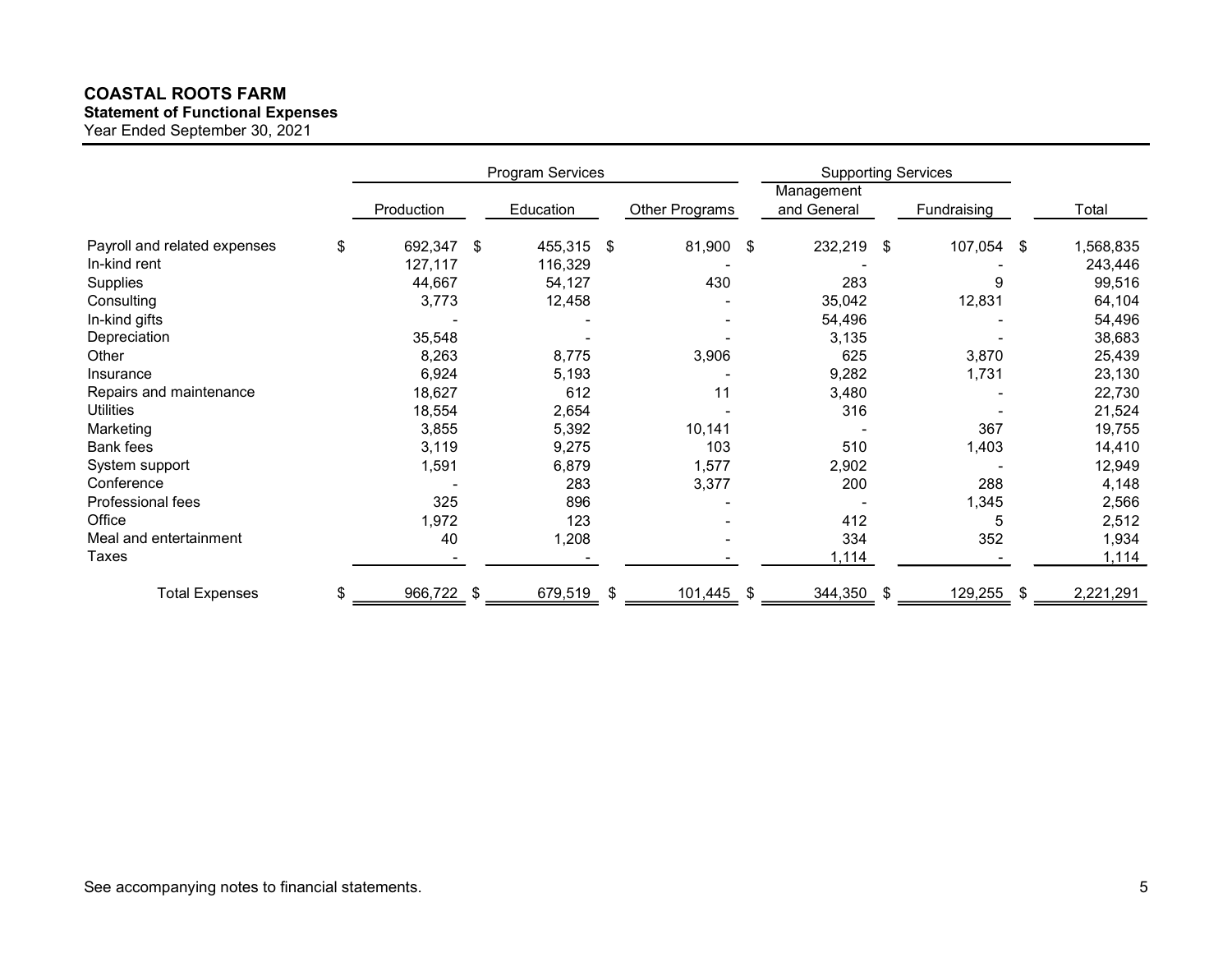# COASTAL ROOTS FARM

# Statement of Functional Expenses

| <b>COASTAL ROOTS FARM</b><br><b>Statement of Functional Expenses</b><br>Year Ended September 30, 2020 |                          |                          |                          |                          |                            |           |
|-------------------------------------------------------------------------------------------------------|--------------------------|--------------------------|--------------------------|--------------------------|----------------------------|-----------|
|                                                                                                       |                          |                          |                          |                          |                            |           |
|                                                                                                       |                          |                          |                          |                          |                            |           |
|                                                                                                       |                          |                          |                          |                          |                            |           |
|                                                                                                       |                          |                          |                          |                          |                            |           |
|                                                                                                       |                          |                          |                          |                          |                            |           |
|                                                                                                       |                          |                          |                          |                          |                            |           |
|                                                                                                       |                          |                          |                          |                          |                            |           |
|                                                                                                       |                          |                          |                          |                          |                            |           |
|                                                                                                       |                          |                          |                          |                          |                            |           |
|                                                                                                       |                          |                          |                          |                          |                            |           |
|                                                                                                       |                          |                          |                          |                          |                            |           |
|                                                                                                       |                          |                          |                          |                          |                            |           |
|                                                                                                       |                          | <b>Program Services</b>  |                          | Management               | <b>Supporting Services</b> |           |
|                                                                                                       | Production               | Education                | Other Programs           | and General              | Fundraising                | Total     |
| Payroll and related expenses                                                                          | \$<br>599,628 \$         | 305,386 \$               | 92,934<br>\$             | 273,136 \$               | 92,592 \$                  | 1,363,676 |
| In-kind rent                                                                                          | 101,377                  | 101,377                  |                          |                          |                            | 202,754   |
| Consulting                                                                                            | 2,780                    | 9,566                    | 13,516                   | 65,346                   | 24,490                     | 115,698   |
| Supplies                                                                                              | 43,204                   | 26,524                   | 244                      | 2,554                    | 43                         | 72,569    |
| Other                                                                                                 | 9,389                    | 13,521                   | 2,292                    | 3,087                    | 1,905                      | 30,194    |
| Depreciation                                                                                          | 39,307                   | $\overline{\phantom{a}}$ | $\sim$                   | 2,589                    | $\overline{\phantom{a}}$   | 41,896    |
| Repairs and maintenance                                                                               | 18,468                   | 3,811                    | $\overline{\phantom{a}}$ | $\blacksquare$           |                            | 22,279    |
| Insurance                                                                                             | 6,915                    | 5,005                    | $\sim$                   | 6,659                    | 1,668                      | 20,247    |
| Marketing                                                                                             | 144                      | 14,005                   | 894                      | $\blacksquare$           | 2,010                      | 17,053    |
| Utilities                                                                                             | 14,549                   | 1,947                    | $\overline{\phantom{a}}$ | $\overline{\phantom{a}}$ |                            | 16,496    |
| Bank fees                                                                                             | 2,887                    | 2,773                    | 50                       | 93                       | 1,612                      | 7,415     |
| System support                                                                                        | 1,897                    | 1,181                    | 406                      | 3,773                    |                            | 7,257     |
| Conference                                                                                            | 2,721                    | 320                      | 85                       | 753                      | 213                        | 4,092     |
| Meal and entertainment                                                                                | 106                      | 1,706                    | $\overline{\phantom{a}}$ | 1,532                    | 319                        | 3,663     |
| Professional fees                                                                                     | 315                      | 2,710                    |                          | 500                      | 115                        | 3,640     |
| Office                                                                                                | 1,732                    | 225                      |                          | 145                      |                            | 2,102     |
|                                                                                                       | 1,400                    | $\blacksquare$           |                          |                          |                            | 1,400     |
| Cost of goods sold                                                                                    | $\overline{\phantom{a}}$ | 800                      |                          | $\overline{\phantom{a}}$ | $30\,$                     | 830       |
|                                                                                                       | $\overline{\phantom{a}}$ | $\overline{\phantom{a}}$ |                          | 288                      |                            | 288       |
| Community events<br>Taxes                                                                             |                          |                          |                          |                          |                            |           |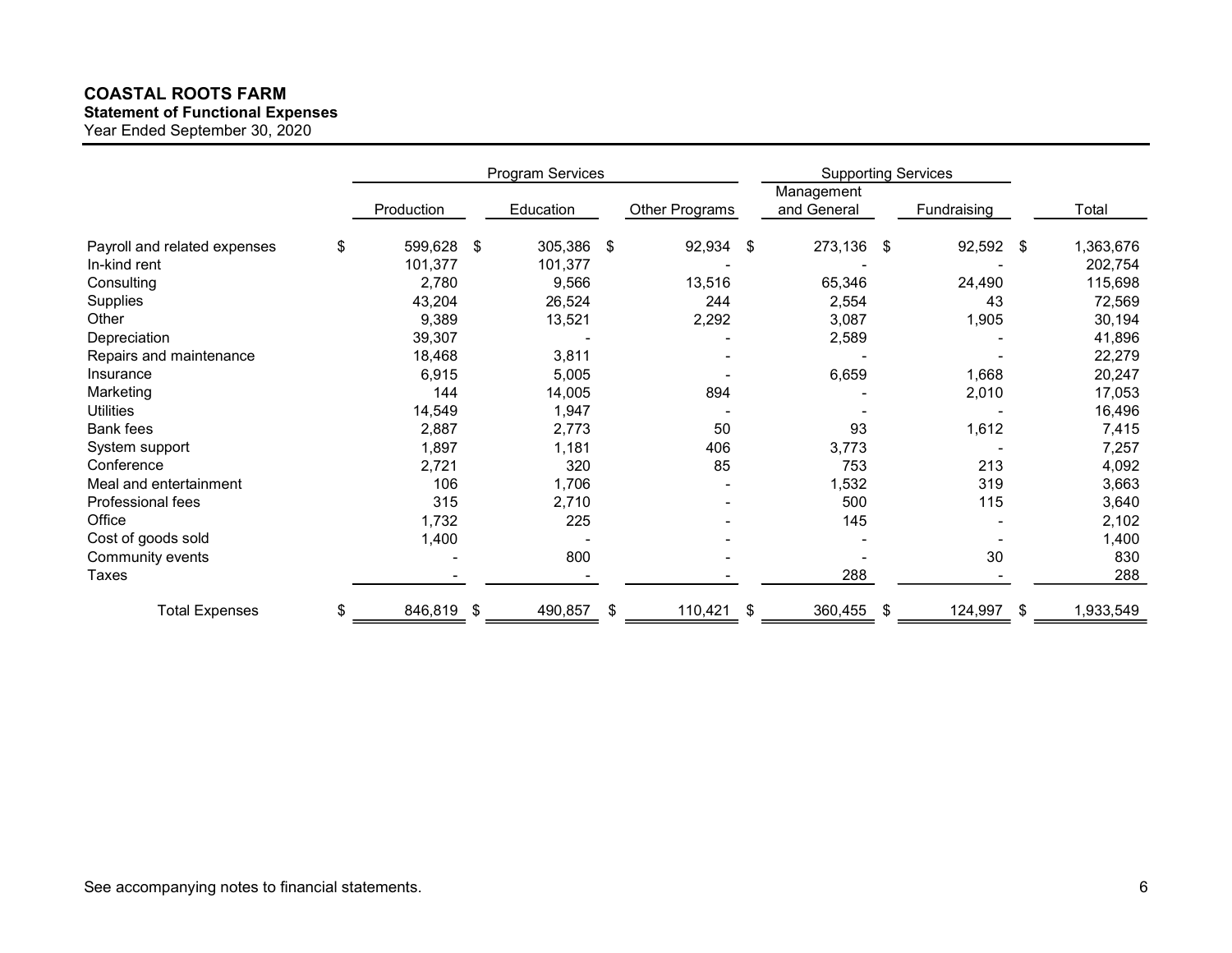| <b>COASTAL ROOTS FARM</b><br><b>Statements of Cash Flows</b> |                       |           |
|--------------------------------------------------------------|-----------------------|-----------|
| Years Ended September 30, 2021 and 2020                      |                       |           |
|                                                              |                       |           |
|                                                              | 2021                  | 2020      |
| Cash Flows from Operating Activities:                        |                       |           |
| Change in net assets                                         | \$<br>331,748<br>- \$ | 62,694    |
| Adjustments to reconcile change in net assets                |                       |           |
| to net cash provided by operating activities:                |                       |           |
| Depreciation                                                 | 38,683                | 41,896    |
| Loss on disposal of property and equipment                   | 8,039                 | 6,386     |
| PPP loan forgiveness                                         | (207, 327)            |           |
| Non-cash property and equipment additions                    | (10,500)              |           |
| Changes in operating assets and liabilities:                 |                       |           |
| Accounts receivable                                          | 1,196                 | 3,128     |
| Promises to give                                             | 21,217                | (59, 771) |
| Prepaid expenses                                             | 982                   | 2,364     |
| Accounts payable                                             | 2,754                 | (19, 408) |
| Accrued expenses                                             | 53,621                | 27,250    |
| Deferred revenue                                             |                       | (33, 712) |
| Net Cash Provided by Operating Activities                    | 240,413               | 30,827    |
| Cash Flows from Investing Activities:                        |                       |           |
| Purchases of property and equipment                          | (101, 597)            | (17, 524) |
| Proceeds from sale of property and equipment                 | 15,499                | 3,200     |
| Net Cash Used by Investing Activities                        | (86,098)              | (14, 324) |
| Cash Flows Provided by Financing Activities:                 |                       |           |
| Proceeds from note payable                                   | 249,190               | 207,327   |
|                                                              |                       |           |
| Net Increase in Cash                                         | 403,505               | 223,830   |
| Cash, beginning                                              | 327,638               | 103,808   |
| Cash, ending                                                 | 731,143 \$            | 327,638   |
|                                                              |                       |           |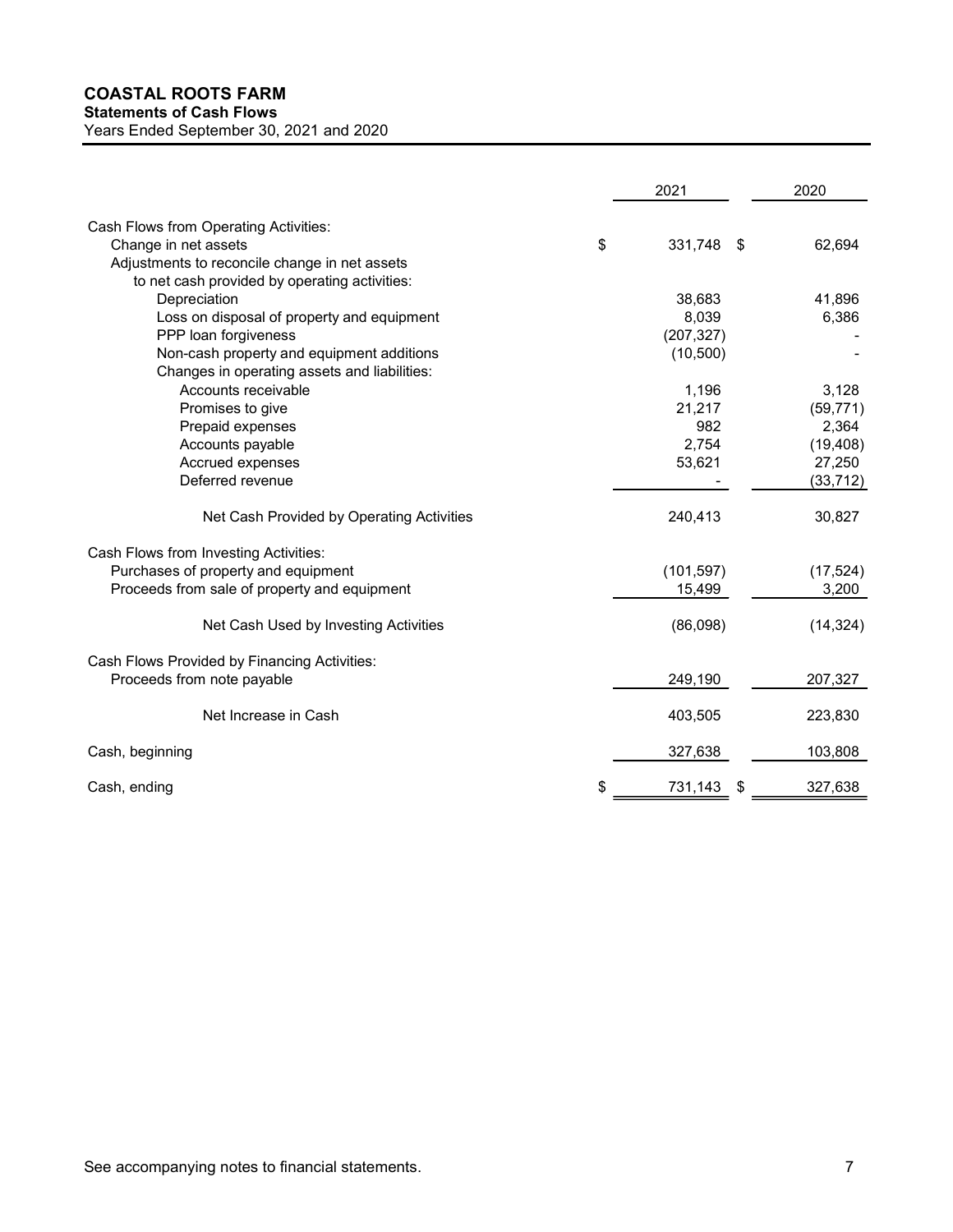# Note 1 – Organization and Summary of Significant Accounting Policies

#### Nature of Activities

Coastal Roots Farm (the Farm), was formed as a tax exempt organization on October 17, 2014 and began operations on January 1, 2016. The Farm's mission is to cultivate healthy, connected communities by integrating sustainable agriculture, food justice, and ancient Jewish wisdom. The Farm is sustained by contributed income connected to its impact initiatives, Regenerative Agriculture, Equitable Food Access, Environmental Education, and Jewish Life.

#### Financial Statement Presentation

The financial statements of the Farm have been prepared in accordance with generally accepted accounting principles (US GAAP), which require the Farm to report information regarding its financial position and activities according to the following net asset classification:

Net assets without donor restrictions – Net assets that are not subject to donor-imposed restrictions and may be expended for any purpose in performing the primary objectives of the Farm. These net assets may be used at the discretion of the Farm's management.

Net assets with donor restrictions – Net assets subject to stipulations imposed by donors, and grantors. Some donor restrictions are temporary in nature; those restrictions will be met by actions of the Farm or by the passage of time. Other donor restrictions are perpetual in nature, where by the donor has stipulated the funds be maintained in perpetuity. The Farm did not have any donor restrictions that were perpetual in nature for the years ended September 30, 2021 and 2020.

Donor restricted contributions are reported as increases in net assets with donor restrictions. When a restriction expires, net assets are reclassified from net assets with donor restrictions to net assets without donor restrictions in the statement of activities.

## Use of Estimates

The preparation of the financial statements in conformity with US GAAP requires management to make estimates and assumptions that affect certain reported amounts and disclosures. Accordingly, actual results could differ from those estimates.

## Accounts Receivable

The accounts receivable arise in the normal course of operations. It is the policy of management to review the outstanding accounts receivable at the end of the period, as well as the bad debt write-offs experienced in the past, and establish an allowance for doubtful accounts for uncollectible amounts. No allowance was considered necessary at September 30, 2021 and 2020, respectively, because management believes all amounts are collectible.

## Unconditional Promises to Give

Promises to give that are expected to be collected within one year are recorded at their net realizable value. Promises to give that are expected to be collected in future years are discounted to their estimated net present value. After promises to give are originally recorded, an allowance for uncollectible promises to give may be established based on specific circumstances.

## Property and Equipment

The Farm capitalizes all expenditures for property and equipment in excess of \$2,000. Equipment and improvements are recorded at cost or at estimated fair value at date of gift if donated. Expenditures for maintenance and repairs are charged against operations. Depreciation is provided on a straight-line basis over the estimated useful lives of the assets of five to seven years.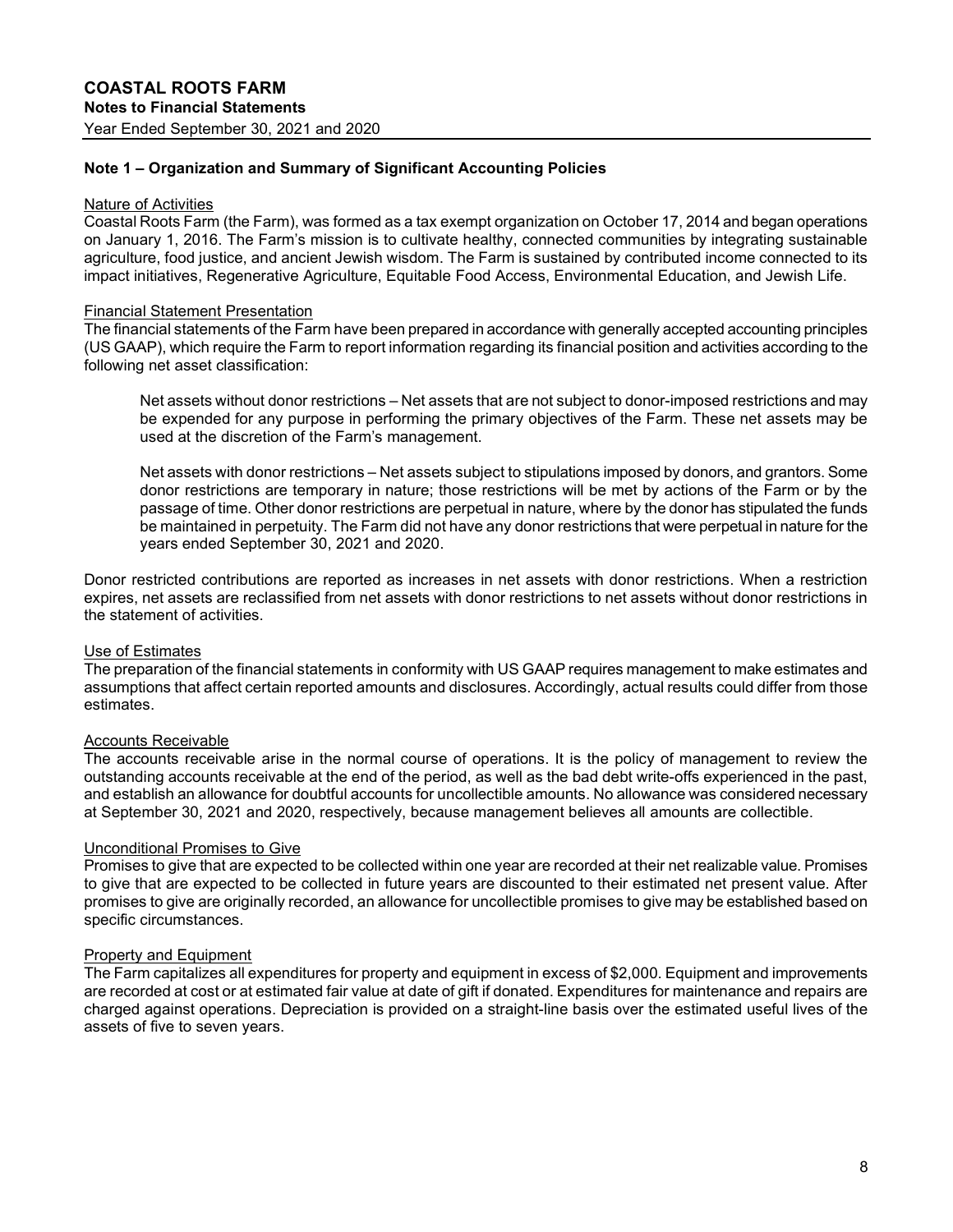# Note 1 – Organization and Summary of Significant Accounting Policies, continued

#### Revenue Recognition

The Farm recognizes revenue in a manner that depicts the transfer of promised goods or services to customers in an amount that reflects the consideration to which the Farm expects to be entitled in exchange for those goods or services.

The Farm earns revenue from contracts with customers through farm income which is comprised of revenues from the farm stand, composting, camps, and community events. Revenues are accounted for under ASC Topic 606, which the Farm adopted on October 1, 2019. The new guidance was applied retrospectively to the contracts that were not completed as of the adoption date. Management has determined that there is no impact on net assets as of October 1, 2019 due to the adoption of the new policy. The Farm recognizes revenue from contracts with customers when its performance obligations are satisfied, regardless of the period in which it is billed. This is typically at the point in time when the performance obligation is completed. Sales contain a single delivery element and revenue is recognized at a single point in time when ownership, risks and rewards transfer.

Contributions received are recorded as net assets without donor restrictions or net assets with donor restrictions, depending on the existence and/or nature of any donor-imposed restrictions. Donor restricted contributions are reported as an increase in net assets with donor restrictions, depending on the nature of restriction. When a restriction expires (that is, when a stipulated time restriction ends or purpose restriction is accomplished), net assets with donor restrictions are reclassified to net assets without donor restrictions and reported in the statement of activities as net assets released from restrictions. Contributions received with donor-imposed restrictions that are satisfied within the same reporting period are reported as support without donor restrictions and increase net assets without donor restrictions.

#### Fair Value Measurements

The Farm defines fair value as the exchange price that would be received for an asset or paid for a liability in the principal or most advantageous market. The Farm applies fair value measurements to assets and liabilities that are required to be recorded at fair value under generally accepted accounting principles. Fair value measurement techniques maximize the use of observable inputs and minimize the use of unobservable inputs, and are categorized in a fair value hierarchy based on the transparency of inputs. The three levels are defined as follows:

Level 1 – Inputs to the valuation methodology are quoted prices (unadjusted) for identical assets or liabilities in active markets.

Level 2 – Inputs to the valuation methodology include quoted prices for similar assets or liabilities in active markets, and inputs that are observable for the asset or liability, either directly or indirectly, for substantially the same term of the financial instrument.

Level 3 – Inputs to the valuation methodology are unobservable and significant to the fair value measurement.

A financial instrument's categorization within the valuation hierarchy is based upon the lowest level of input that is significant to the fair value measurement.

As a practical expedient, certain financial instruments may be valued using net asset value (NAV) per share. NAV is the amount of net assets attributable to each share of outstanding capital stock at the end of the period.

The carrying value of cash, receivables, and payables approximates fair value as of September 30, 2021 due to the relative short maturities of these instruments.

## Income Taxes

The Farm is exempt from federal income tax under Section 501(c)(3) of the Internal Revenue Code and from California franchise and income tax under section 23701(d) of the Revenue and Taxation code. However, the Farm remains subject to taxes on any net income which is derived from a trade or business regularly carried on and unrelated to its exempt purpose.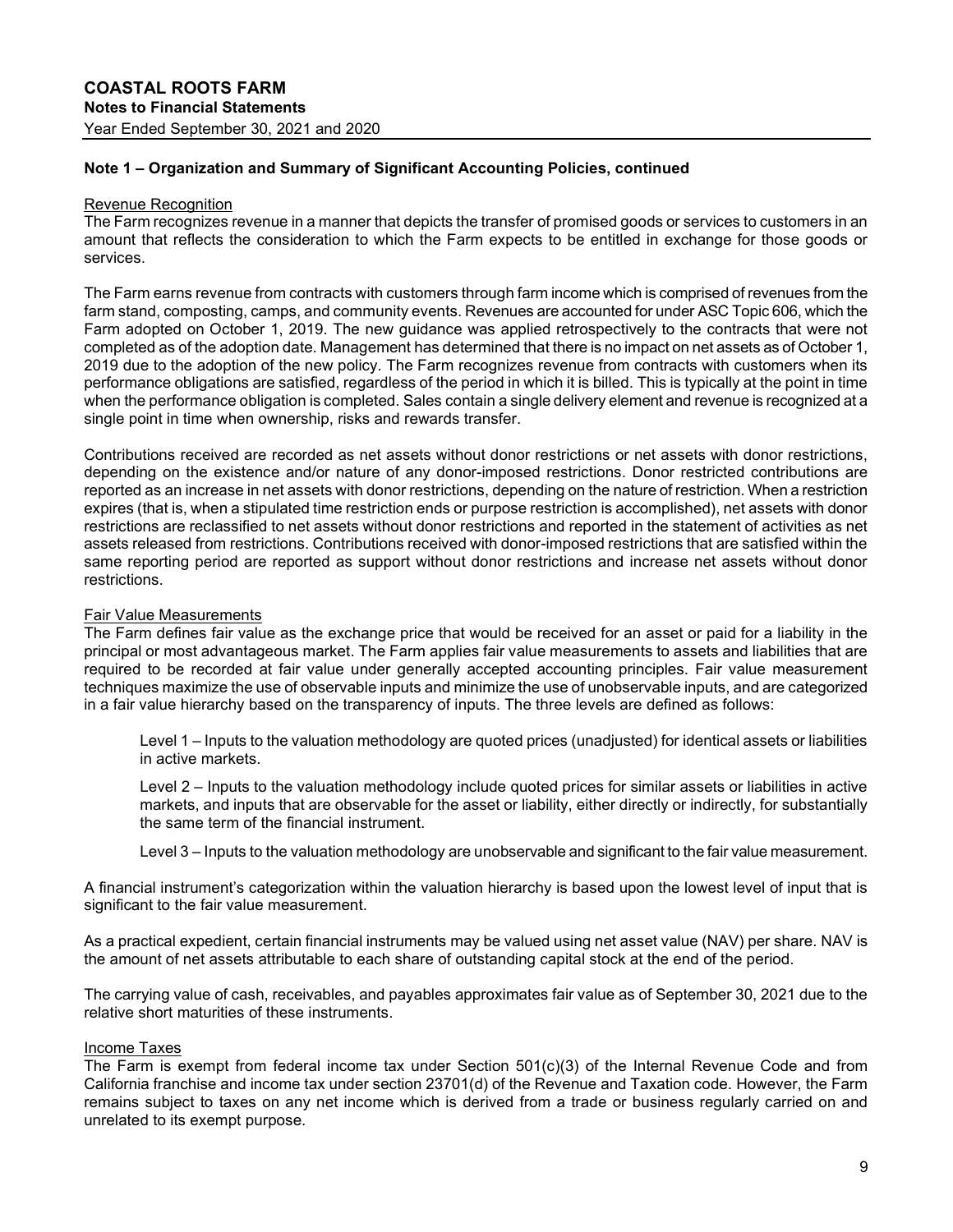# Note 1 – Organization and Summary of Significant Accounting Policies, continued

#### Income Taxes, continued

The Farm follows accounting standards generally accepted in the United States of America related to the recognition of uncertain tax positions. The Farm recognizes accrued interest and penalties associated with uncertain tax positions as part of the statement of activities, when applicable. Management has determined that the Farm has no uncertain tax positions at September 30, 2021 and 2020 and therefore no amounts have been accrued.

The Farm files income tax returns in the United States and various state and local jurisdictions.

#### Functional Allocation of Expenses

The financial statements report certain categories of expenses that are attributable to more than one program or supporting function. Therefore, these expenses require allocation on a reasonable basis that is consistently applied. Payroll and related expenses and in-kind consulting services are allocated based off time and effort. All other expenses are broken out by accounts and can be directly charged to the appropriate function based on actual expenses.

#### Future Accounting Standard

The FASB issued a substantial ASU which will become effective in a future year.

In February 2016, the FASB issued ASU 2016-02 Leases. The primary change in US GAAP addressed by ASU 2016- 02 is the requirement for a lessee to recognize on the statement of financial position a liability to make lease payments ("lease liability") and a right-of-use asset representing its right to use the underlying asset for the lease term. ASU 2016-02 also requires qualitative and quantitative disclosures to enable users of the financial statements to assess the amount, timing, and uncertainty of cash flows arising from leases. ASU 2016-02 is effective for fiscal years beginning after December 15, 2021. Lessees must apply a modified retrospective transition approach for leases existing at, or entered into after, the beginning of the earliest comparative period presented in the financial statements, although there are optional practical expedients that entities may elect to apply. The Farm is evaluating the effect that the provisions of ASU 2016-02 will have on its financial statements and related disclosures.

## Subsequent Events

The Farm has evaluated subsequent events through March 16, 2022, which is the date the financial statements were available to be issued.

## Note 2 – Concentrations

The Farm maintains cash accounts at various financial institutions. The balances at times may exceed Federal Deposit Insurance Corporation (FDIC) limits. Accounts at each financial institution are insured by the FDIC up to \$250,000.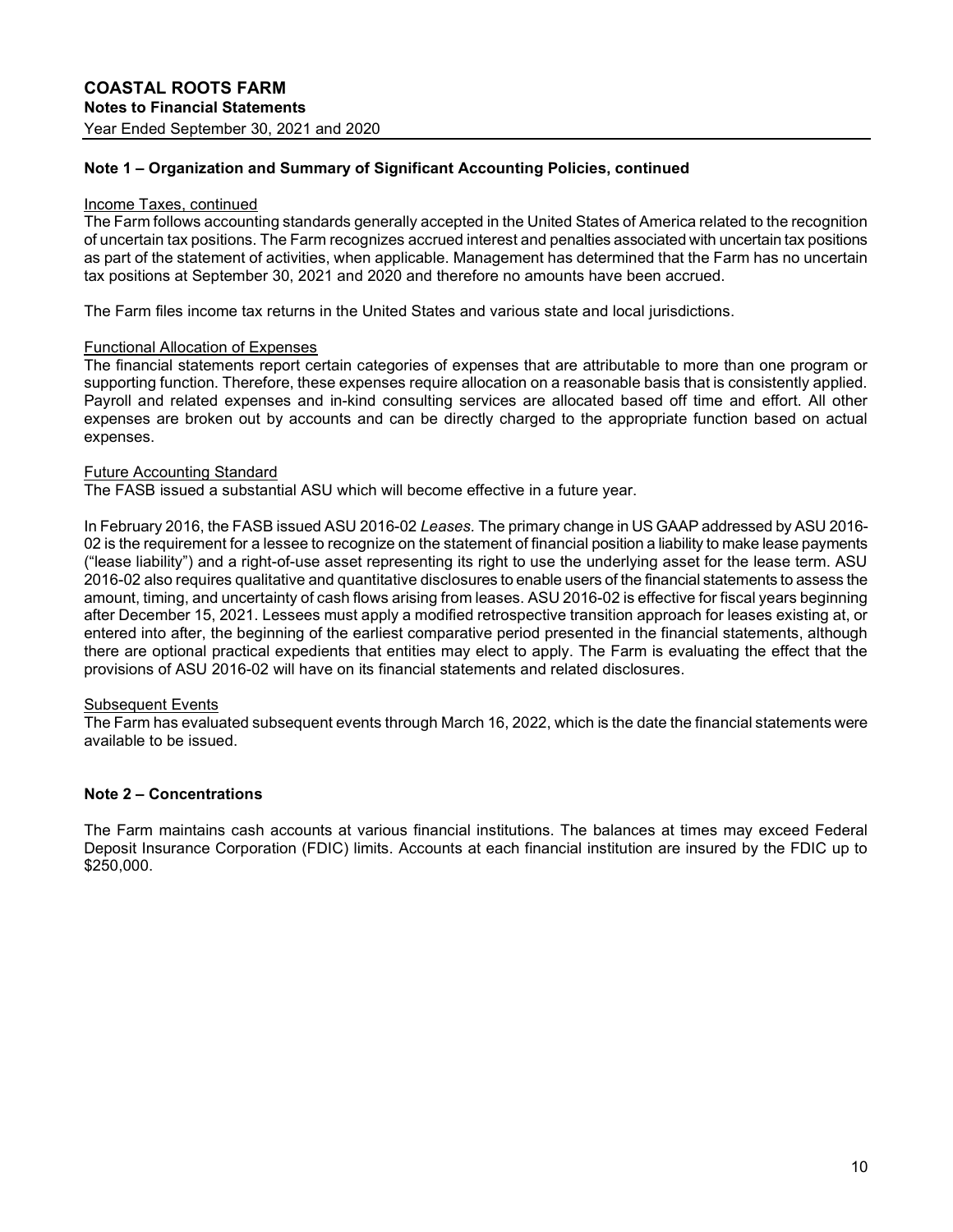# Note 3 – Liquidity and Availability

| <b>COASTAL ROOTS FARM</b>                                                                                                                                                                                                                         |                  |         |
|---------------------------------------------------------------------------------------------------------------------------------------------------------------------------------------------------------------------------------------------------|------------------|---------|
|                                                                                                                                                                                                                                                   |                  |         |
|                                                                                                                                                                                                                                                   |                  |         |
|                                                                                                                                                                                                                                                   |                  |         |
| <b>Notes to Financial Statements</b>                                                                                                                                                                                                              |                  |         |
| Year Ended September 30, 2021 and 2020                                                                                                                                                                                                            |                  |         |
|                                                                                                                                                                                                                                                   |                  |         |
| Note 3 - Liquidity and Availability                                                                                                                                                                                                               |                  |         |
| The following reflects the Farm's financial assets as of the balance sheet date, reduced by amounts not available for<br>general use due to contractual or donor-imposed restriction within one year of the statement of financial position date. |                  |         |
|                                                                                                                                                                                                                                                   | 2021             | 2020    |
|                                                                                                                                                                                                                                                   |                  |         |
| Financial assets at year end:                                                                                                                                                                                                                     |                  |         |
| Cash                                                                                                                                                                                                                                              | \$<br>731,143 \$ | 327,638 |
| Accounts receivable                                                                                                                                                                                                                               | 1,371            | 2,567   |
| Promises to give                                                                                                                                                                                                                                  | 53,554           | 49,771  |
| <b>Total Financial Assets</b>                                                                                                                                                                                                                     | 786,068          | 379,976 |
|                                                                                                                                                                                                                                                   |                  |         |
| Less amounts not available to be used within one year:<br>Restricted by donor with purpose or time restrictions                                                                                                                                   | 299,654          | 210,458 |
| Financial assets available to meet cash needs for                                                                                                                                                                                                 |                  |         |

## Note 4 – Promises to Give

| Restricted by donor with purpose or time restrictions                                                                                                                                                                                                                                                                                                                                                                                                                                                                           |    | 299,654   |      | 210,458          |
|---------------------------------------------------------------------------------------------------------------------------------------------------------------------------------------------------------------------------------------------------------------------------------------------------------------------------------------------------------------------------------------------------------------------------------------------------------------------------------------------------------------------------------|----|-----------|------|------------------|
| Financial assets available to meet cash needs for                                                                                                                                                                                                                                                                                                                                                                                                                                                                               |    |           |      |                  |
| general expenditures within one year                                                                                                                                                                                                                                                                                                                                                                                                                                                                                            |    | 486,414   | - \$ | 169,518          |
| The Farm has certain donor-restricted assets limited to use for programs or specific purpose which are ongoing, major<br>and central to its annual operations which are available to meet cash needs for general expenditures for those<br>programs and purposes within one year in the normal course of operations. For purposes of analyzing resources<br>available to meet general expenditures over a 12-month period, the Farm considers all expenditures related to its<br>ongoing activities to be general expenditures. |    |           |      |                  |
| The Farm manages its liquidity and reserves through maintaining and reviewing budget to actual amounts and<br>forecasted cash flows on a regular basis. The Farm also within a prudent range of financial soundness and stability<br>and constantly maintains adequate liquid assets to fund near term operating needs.                                                                                                                                                                                                         |    |           |      |                  |
| Note 4 – Promises to Give                                                                                                                                                                                                                                                                                                                                                                                                                                                                                                       |    |           |      |                  |
| Promises to give consist of the following:                                                                                                                                                                                                                                                                                                                                                                                                                                                                                      |    |           |      |                  |
|                                                                                                                                                                                                                                                                                                                                                                                                                                                                                                                                 |    | 2021      |      | 2020             |
| Receivable in less than one year<br>Receivable in one to five years                                                                                                                                                                                                                                                                                                                                                                                                                                                             | S  | 53,554 \$ |      | 49,771<br>25,000 |
|                                                                                                                                                                                                                                                                                                                                                                                                                                                                                                                                 | ß. | 53,554    |      | 74,771           |
| No allowance was considered necessary at Sentember 30, 2021 and 2020, respectively because management                                                                                                                                                                                                                                                                                                                                                                                                                           |    |           |      |                  |

No allowance was considered necessary at September 30, 2021 and 2020, respectively because management believes that all amounts are collectible. No discount was considered necessary at September 30, 2021 and 2020 due to the minimal effect it would have on the financial statements.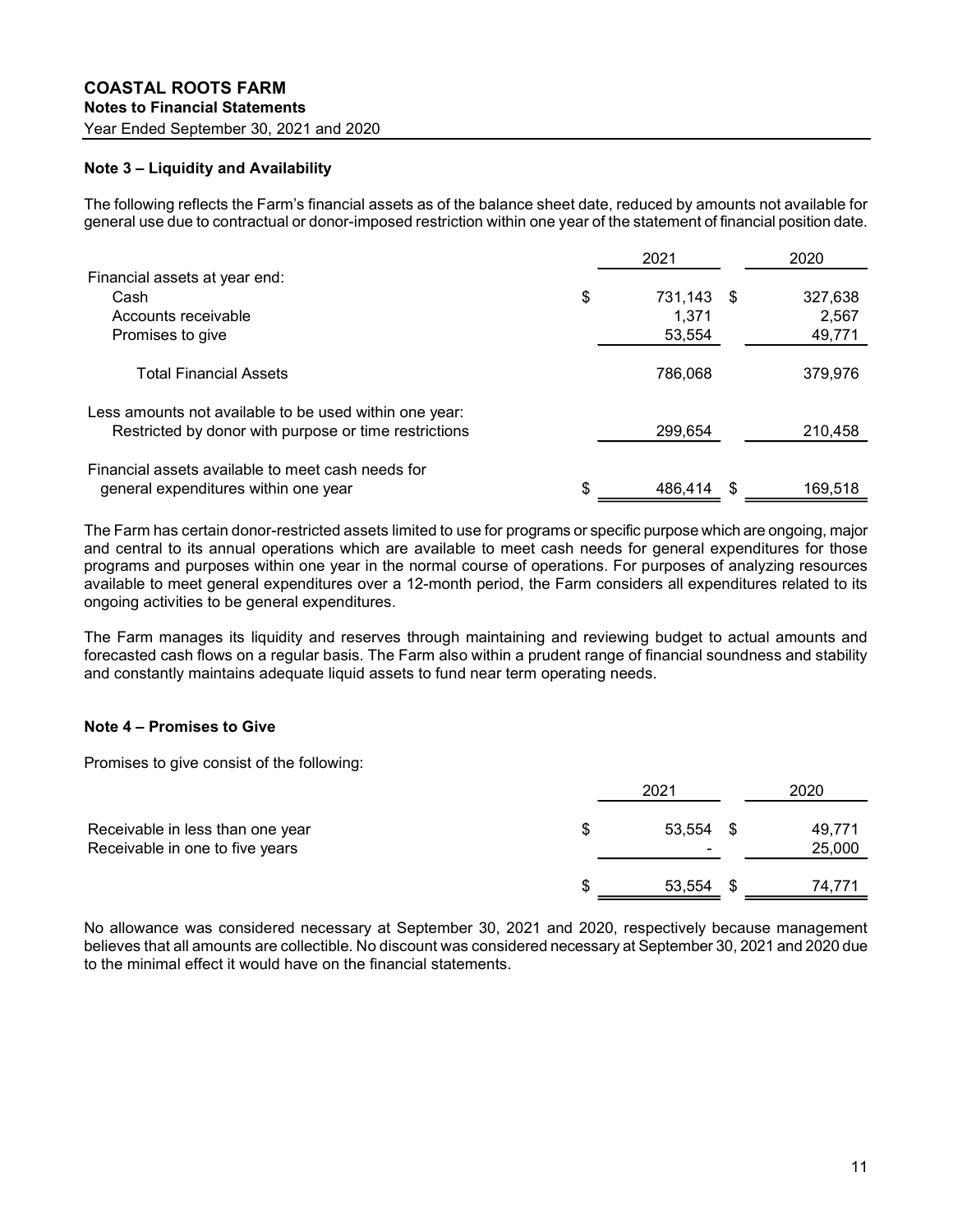# COASTAL ROOTS FARM Notes to Financial Statements

# Note 5 – Property and Equipment

| <b>COASTAL ROOTS FARM</b><br><b>Notes to Financial Statements</b>                                                 |                                                |                   |
|-------------------------------------------------------------------------------------------------------------------|------------------------------------------------|-------------------|
| Year Ended September 30, 2021 and 2020                                                                            |                                                |                   |
| Note 5 - Property and Equipment                                                                                   |                                                |                   |
| Property and equipment consist of the following:                                                                  |                                                |                   |
|                                                                                                                   | 2021                                           | 2020              |
| Machinery and equipment<br>Other                                                                                  | \$<br>277,600 \$<br>54,208                     | 232,080<br>32,590 |
|                                                                                                                   | 331,808                                        | 264,670           |
| Less accumulated depreciation                                                                                     | (126, 482)                                     | (109, 220)        |
|                                                                                                                   | \$<br>205,326 \$                               | 155,450           |
| Note 6 - Restrictions on Net Assets                                                                               |                                                |                   |
| Net assets with donor restrictions consist of the following:                                                      |                                                |                   |
|                                                                                                                   | 2021                                           | 2020              |
| Purpose restrictions:<br>Education programs<br>Distribution program<br>Farm production<br>Vehichles and equipment | \$<br>136,694 \$<br>46,259<br>21,617<br>15,084 | 147,358<br>38,100 |
|                                                                                                                   | 219.654                                        | 185.458           |

# Note 6 – Restrictions on Net Assets

|                           | 2021             | 2020          |  |
|---------------------------|------------------|---------------|--|
| Purpose restrictions:     |                  |               |  |
| <b>Education programs</b> | \$<br>136,694 \$ | 147,358       |  |
| Distribution program      | 46,259           | 38,100        |  |
| Farm production           | 21,617           |               |  |
| Vehichles and equipment   | 15,084           |               |  |
|                           | 219,654          | 185,458       |  |
| Time restricted:          |                  |               |  |
| General operating         | 80,000           | 25,000        |  |
|                           | \$<br>299,654    | \$<br>210,458 |  |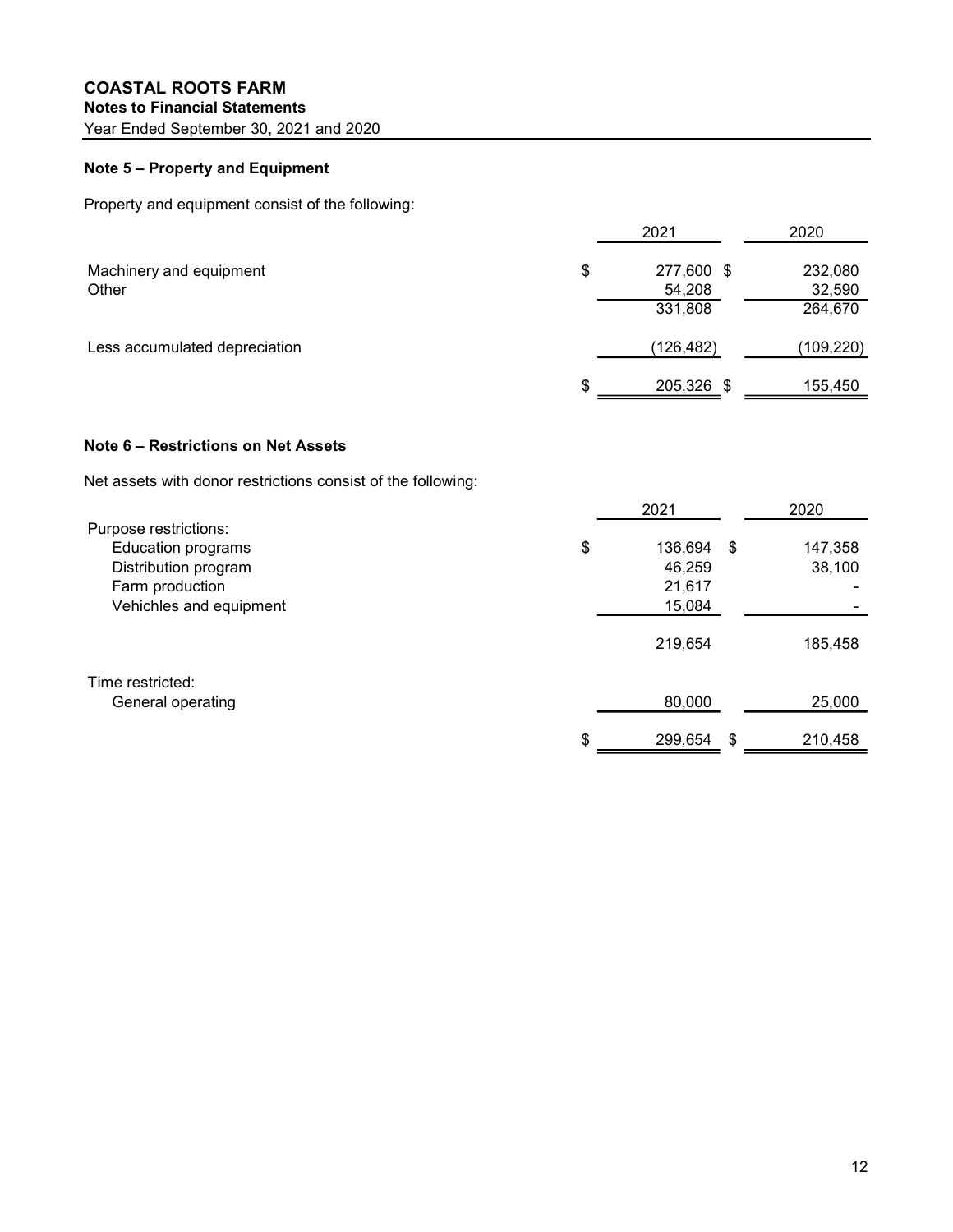## Note 6 – Restrictions on Net Assets, continued

| <b>Notes to Financial Statements</b><br>Year Ended September 30, 2021 and 2020<br>Note 6 - Restrictions on Net Assets, continued<br>Net assets were released from donor restrictions by incurring expenses satisfying the restricted purpose or by<br>occurrence of the passage of time or other events specified by the donors as follows:<br>2020<br>2021<br>Purpose restrictions:<br>251,024 \$<br>Youth education programs<br>\$<br>46,479<br>120,802<br>Distribution program<br>70,464<br>55,916<br>Equipment and vehicles<br>Farm production<br>21,993<br>147,113<br>15,033<br>Kubota<br>16,193<br>1,799<br>Other<br>7,300<br>10,371<br>Special events<br>3,000<br>Farm stand<br>466,567<br>300,920<br>Time restricted:<br>25,000<br>General operating<br>491,567<br>300,920<br>- \$ |                                                                                                                                                                                                                                                                                                                                                                                                                                                                                                                                                                           |  |  |
|--------------------------------------------------------------------------------------------------------------------------------------------------------------------------------------------------------------------------------------------------------------------------------------------------------------------------------------------------------------------------------------------------------------------------------------------------------------------------------------------------------------------------------------------------------------------------------------------------------------------------------------------------------------------------------------------------------------------------------------------------------------------------------------------|---------------------------------------------------------------------------------------------------------------------------------------------------------------------------------------------------------------------------------------------------------------------------------------------------------------------------------------------------------------------------------------------------------------------------------------------------------------------------------------------------------------------------------------------------------------------------|--|--|
|                                                                                                                                                                                                                                                                                                                                                                                                                                                                                                                                                                                                                                                                                                                                                                                            |                                                                                                                                                                                                                                                                                                                                                                                                                                                                                                                                                                           |  |  |
|                                                                                                                                                                                                                                                                                                                                                                                                                                                                                                                                                                                                                                                                                                                                                                                            |                                                                                                                                                                                                                                                                                                                                                                                                                                                                                                                                                                           |  |  |
|                                                                                                                                                                                                                                                                                                                                                                                                                                                                                                                                                                                                                                                                                                                                                                                            |                                                                                                                                                                                                                                                                                                                                                                                                                                                                                                                                                                           |  |  |
|                                                                                                                                                                                                                                                                                                                                                                                                                                                                                                                                                                                                                                                                                                                                                                                            |                                                                                                                                                                                                                                                                                                                                                                                                                                                                                                                                                                           |  |  |
|                                                                                                                                                                                                                                                                                                                                                                                                                                                                                                                                                                                                                                                                                                                                                                                            |                                                                                                                                                                                                                                                                                                                                                                                                                                                                                                                                                                           |  |  |
|                                                                                                                                                                                                                                                                                                                                                                                                                                                                                                                                                                                                                                                                                                                                                                                            |                                                                                                                                                                                                                                                                                                                                                                                                                                                                                                                                                                           |  |  |
|                                                                                                                                                                                                                                                                                                                                                                                                                                                                                                                                                                                                                                                                                                                                                                                            | Note payable consist of the following:                                                                                                                                                                                                                                                                                                                                                                                                                                                                                                                                    |  |  |
|                                                                                                                                                                                                                                                                                                                                                                                                                                                                                                                                                                                                                                                                                                                                                                                            |                                                                                                                                                                                                                                                                                                                                                                                                                                                                                                                                                                           |  |  |
| 2021<br>2020                                                                                                                                                                                                                                                                                                                                                                                                                                                                                                                                                                                                                                                                                                                                                                               | Note payable under the Paycheck Protection Program (PPP), which is<br>held by City National Bank, was approved by the SBA on February 1,<br>2021 and April 21, 2020 in the original amount of \$249,190 and<br>\$207,327, respectively, and bears interest at 1% annum. Principal and<br>interest are due in monthly principal and interest payments, net of any<br>amount forgiven, over 60 months and 24 months. Payments begin 10<br>months from the date of distribution. There are no prepayment<br>penalties and the loan is unsecured. The Farm intends to request |  |  |

# Note 7 – Note Payable

| Kubota                                                                                                                                                                                                                                                                                                                                                                                                                                                                                                                                                                                                                                      | 15,033        | 16,193        |  |
|---------------------------------------------------------------------------------------------------------------------------------------------------------------------------------------------------------------------------------------------------------------------------------------------------------------------------------------------------------------------------------------------------------------------------------------------------------------------------------------------------------------------------------------------------------------------------------------------------------------------------------------------|---------------|---------------|--|
| Other                                                                                                                                                                                                                                                                                                                                                                                                                                                                                                                                                                                                                                       | 1,799         | 7,300         |  |
| Special events                                                                                                                                                                                                                                                                                                                                                                                                                                                                                                                                                                                                                              |               | 10,371        |  |
| Farm stand                                                                                                                                                                                                                                                                                                                                                                                                                                                                                                                                                                                                                                  |               | 3,000         |  |
|                                                                                                                                                                                                                                                                                                                                                                                                                                                                                                                                                                                                                                             | 466,567       | 300,920       |  |
| Time restricted:                                                                                                                                                                                                                                                                                                                                                                                                                                                                                                                                                                                                                            |               |               |  |
| General operating                                                                                                                                                                                                                                                                                                                                                                                                                                                                                                                                                                                                                           | 25,000        |               |  |
|                                                                                                                                                                                                                                                                                                                                                                                                                                                                                                                                                                                                                                             | \$<br>491,567 | \$<br>300,920 |  |
| Note 7 - Note Payable                                                                                                                                                                                                                                                                                                                                                                                                                                                                                                                                                                                                                       |               |               |  |
| Note payable consist of the following:                                                                                                                                                                                                                                                                                                                                                                                                                                                                                                                                                                                                      |               |               |  |
|                                                                                                                                                                                                                                                                                                                                                                                                                                                                                                                                                                                                                                             | 2021          | 2020          |  |
| Note payable under the Paycheck Protection Program (PPP), which is<br>held by City National Bank, was approved by the SBA on February 1,<br>2021 and April 21, 2020 in the original amount of \$249,190 and<br>\$207,327, respectively, and bears interest at 1% annum. Principal and<br>interest are due in monthly principal and interest payments, net of any<br>amount forgiven, over 60 months and 24 months. Payments begin 10<br>months from the date of distribution. There are no prepayment<br>penalties and the loan is unsecured. The Farm intends to request<br>forgiveness for loan proceeds used to pay qualifying expenses. |               |               |  |
|                                                                                                                                                                                                                                                                                                                                                                                                                                                                                                                                                                                                                                             | \$<br>249,190 | \$<br>207,327 |  |
| Less: current portion                                                                                                                                                                                                                                                                                                                                                                                                                                                                                                                                                                                                                       | (24, 625)     | (102, 448)    |  |
|                                                                                                                                                                                                                                                                                                                                                                                                                                                                                                                                                                                                                                             | \$<br>224,565 | \$<br>104,879 |  |
|                                                                                                                                                                                                                                                                                                                                                                                                                                                                                                                                                                                                                                             |               |               |  |

On April 30, 2021, the Farm was notified that the note payable as of September 30, 2020 under the PPP was forgiven in full. The forgiveness balance is reported as PPP loan forgiveness on the statement of activities.